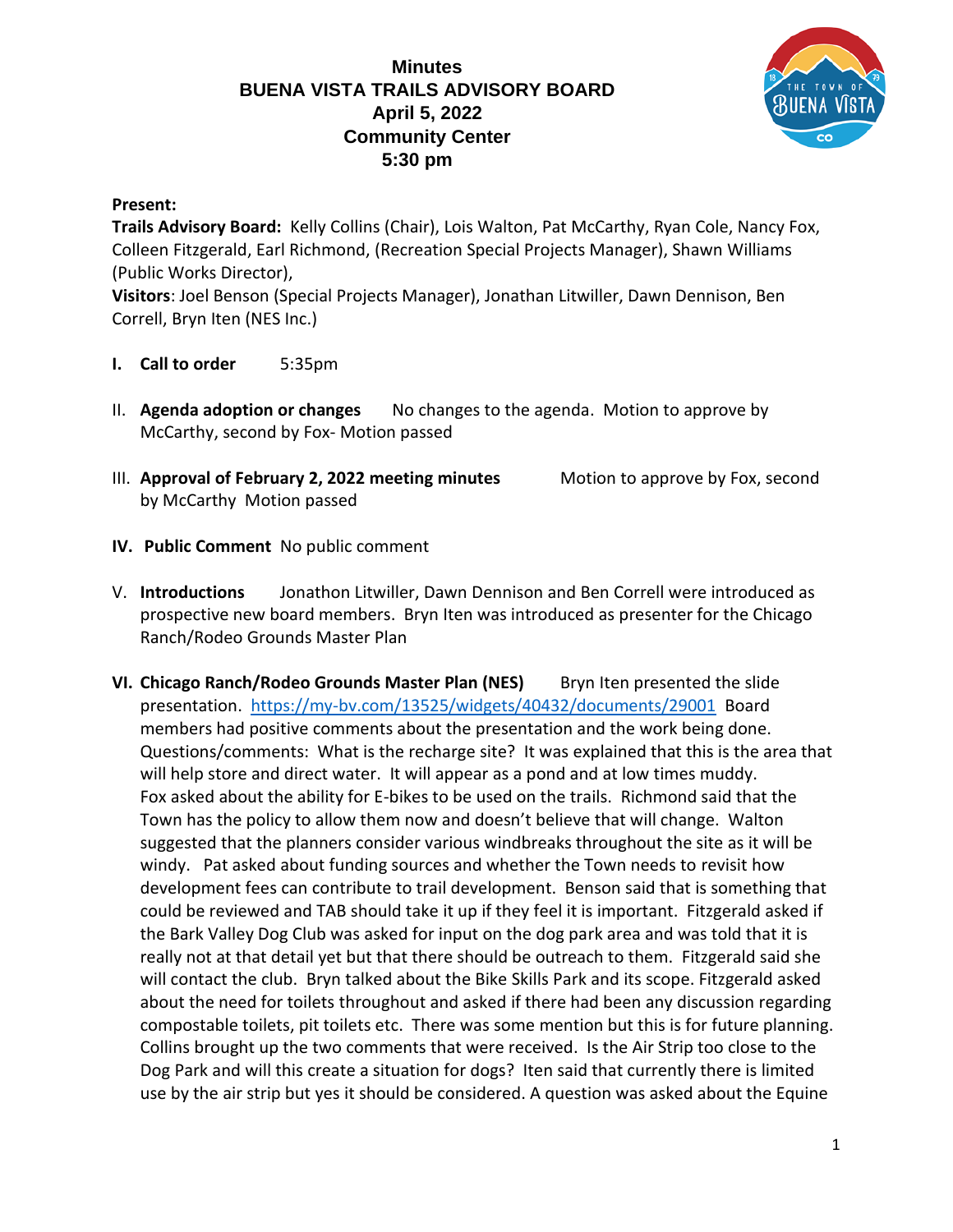

trail and Iten said that the representatives from this group said that they appreciated the perimeter trail but that they much more preferred other trails provided in the county. Review the entire Master Plan progress at<https://my-bv.com/rodeo-grounds>

## **VII.Reports**

• Recreation (Earl Richmond) –

Richmond said his work is really focusing on capital projects, research, grant writing and larger scope projects. He reported that Chaffee County Recreation Master Plan group is working on developing an App that will assist the county and communities within the county with identifying trail and amenity issues. The public would be able to download and app and if they see something while they are out and about they can address what they see on the app and the information will be relayed to the proper entity. Richmond said that this may have some positive uses for the Town as well such as the Adopt a Trail program.

Richmond reported that the Southwest Conservation Core will be utilizing areas in BV to conduct their Train the Trainer program for 8 days beginning April 19<sup>th</sup>. The group will be camping and working on the Whipple Trail and several spur trails as part of their training.

Richmond also reported that Buena Vista has partnered with two students in the Master of Urban and Regional Planning program at the University of Colorado Denver, to develop a comprehensive planning tool that integrates all trails, parks, and open space planning efforts within the community. This project aims to update the existing parks and trails inventory from the previous community trails and parks plans to include those within the town boundary and the three-mile area plan. Additionally, the team will identify connections and create a plan that shows how these systems work in tandem, and identify gaps to inform future improvements. The final report will include datasets for trails and park facilities, a public-facing platform that hosts the data, and proposed trail connections and park uses and amenities. The updated and complete inventory of park and trail amenities and infrastructure will provide town planners and community members an overview of existing available facilities and inform future park and trail planning efforts.

Arizona Trail Bridge update- Benson said that there continues to be progress and that the Town may be able to seek out a contractor to complete the project in the near future.

Richmond reported that the first Buena Vino Wine Festival is going to take place on May 7, 3:00-7:00pm at the Surf Hotel. This fundraising event is a joint venture and will raise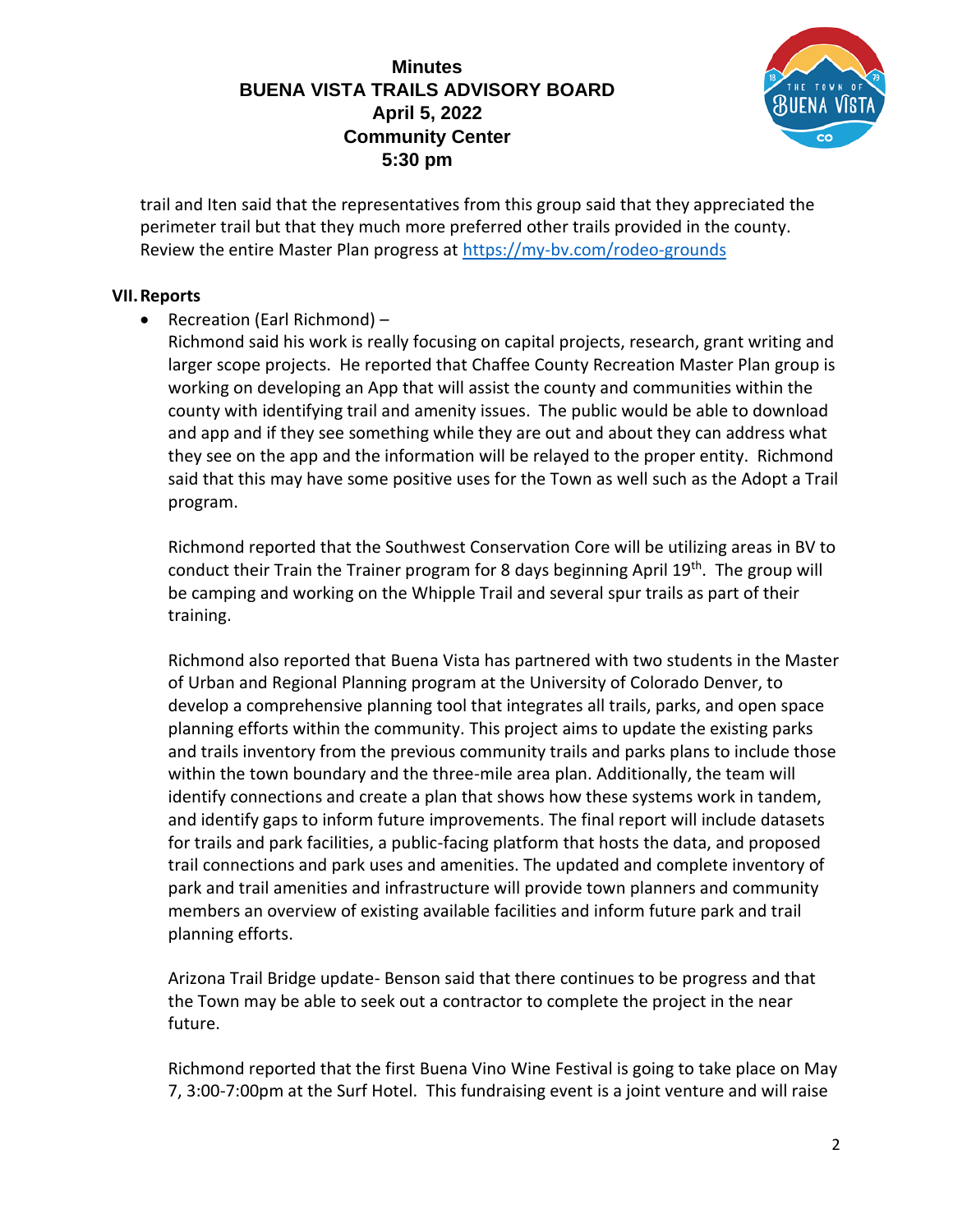

funds for both the BV White Water Park and the Buena Vista Singletrack Coalition (BVSC).

- Public Works (Shawn Williams)
	- o A few dates to remember: Sunday April 24- 1:00-3:00pm Keeping Bewnie Buena Neighborhood Clean- Up Day; May 20 – Town Recycling Day; May 18- Arbor Day
	- o Public Works staff is working on James Street Bridge repairs.
	- $\circ$  Staff is also working on compiling technical manuals and standards to establish guidelines.
	- $\circ$  Williams reported that there will be an easement from the Farm to Midland Meadow.
	- o No report on Sunset Vista
	- $\circ$  Williams also reported that the Parks Department is almost fully staffed and he said it is exciting that projects are able to move forward faster being staffed. One priority is the cemetery. Fox asked about the striping along Crossman and Williams said that should be completed in June.
	- $\circ$  There was discussion about how street striping will be as the Arizona Bridge project moves forward. Benson and Williams said that it will be assessed and decided as the project moves forward.
- Other Trails News (Kelly Collins) BVSC is working on a new trail temporarily called Ramsour South. It will parallel the Camp Elevation Trail but will be a green-level trail. Construction is expected to start Summer 2022

#### **VIII. Development Reviews**

Collins mentioned that she will be meeting with Chaffee County staff to discuss the ability to have trail input as it relates to projects and subdivisions that border the Town. She was very optimistic that this will be possible.

### **IX. Trails Advisory Board Mission**

Collins led a discussion regarding the mission of the Trails Advisory Board and thought with new members that it was a good time to revisit. Her suggestions: 1) Identify and plan new trails including updating the Trails Master Plan. 2) Assist in procuring funding. 3) Monitor trail conditions.

### **X. Action Items**

• 2022 Meetings – monthly or bi-monthly